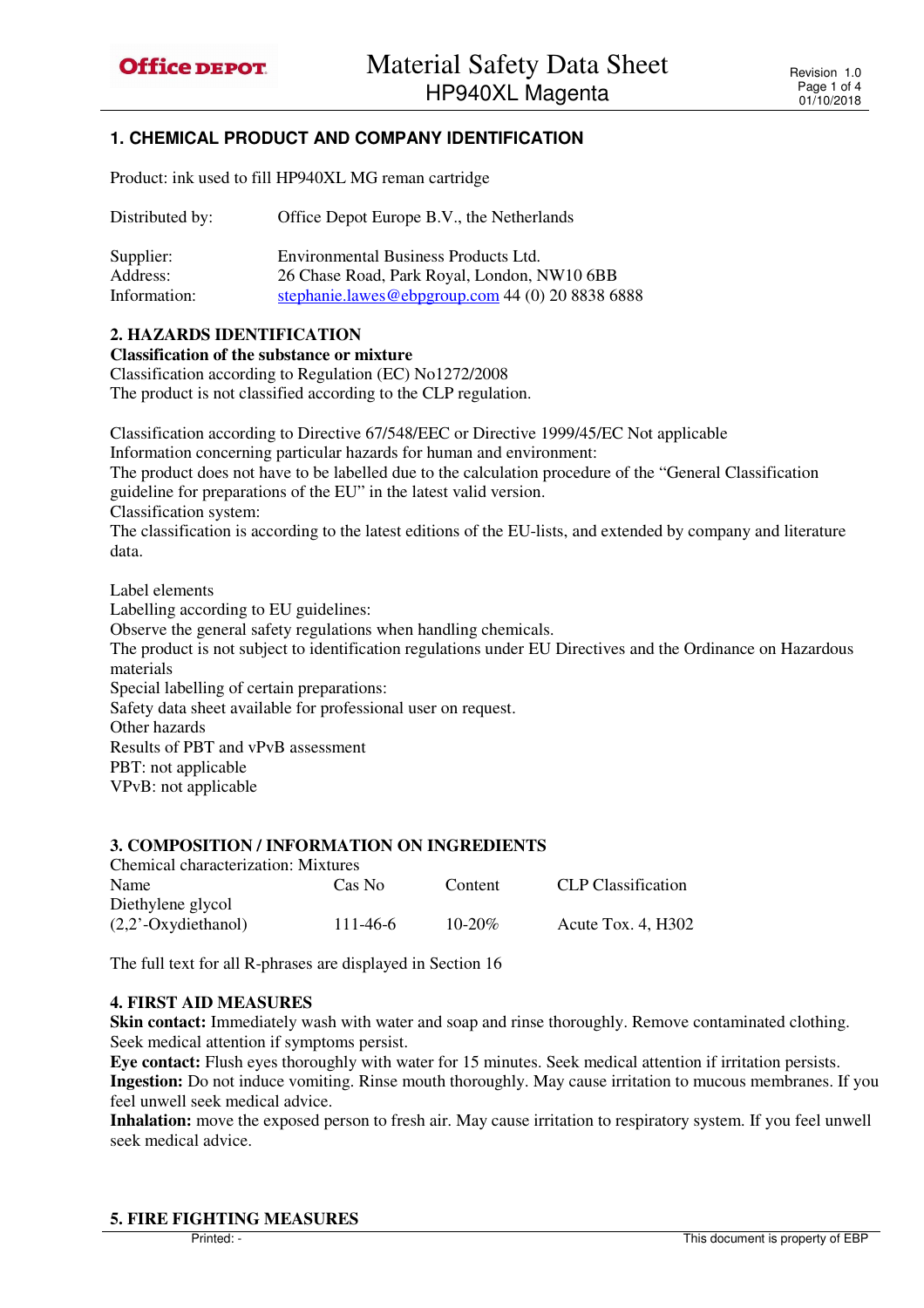

Extinguishing media: use extinguishing media appropriate to the surrounding fire conditions. Special hazards arising from the substance or mixture: burning produces irritating and toxic fumes. Advice for firefighters:

Protective equipment: wear self-contained breathing apparatus and protective clothing.

Additional information: cool endangered receptacles with water spray. Collect contaminated firefighting water separately. It must not enter the sewage system.

#### **6. ACCIDENTAL RELEASE MEASURES**

Personal precautions: Ensure adequate ventilation.

Environmental precautions: Do not allow to enter sewers/surface or ground water.

Clean-up procedures: absorb with liquid-binding material (sand, diatomite, sawdust). Send for recovery or disposal in suitable containers. Dispose contaminated material as waste according to item 13. Avoid use of solvents. Clean spillage area thoroughly with plenty of water.

#### **7. HANDLING AND STORAGE**

Precautions for safe handling: ensure adequate ventilation of the working area. Avoid contact with eyes and skin. Adopt best Manual Handling considerations when handling, carrying and dispensing Information about protection against explosions and fires: no special measures required. Conditions for safe storage, including any incompatibilities: keep containers tightly closed. Keep in a cool dry, well ventilated area. Store in correctly labelled containers.

### **8. EXPOSURE CONTROLS / PERSONAL PROTECTION**

Ingredients with limit values: Diethylene glycol  $(2,2)$ '-Oxydiethanol) WEL 8-hr limit ppm: 23 WEL 8-hr limit mg/m<sup>3</sup>: 101

Exposure controls: Appropriate engineering controls: ensure adequate ventilation of the working area. Individual protection measures: wear protective clothing. Eye/face protection: approved safety goggles Skin/hand protection: wear suitable gloves, wear suitable protective clothing Respiratory protection: wear suitable respiratory equipment when necessary Occupational exposure controls: keep away from food, drink and animal food.

### **9. PHYSICAL AND CHEMICAL PROPERTIES**

Information on basic physical and chemical properties General information Appearance: liquid Colour: Magenta Odour: slight Solubility in water: Miscible pH value: 8 -9 Relative density:  $1.04 - 1.05$  (H2o=1 $@20^{\circ}C$ ) Viscosity: =3.5 x 10-6m²/s: @40ºC (ISO 3104/3105)

### **10. STABILITY AND REACTIVITY**

Reactivity: stable under normal conditions Chemical stability: stable under normal conditions Possibility of hazardous reactions: no dangerous reactions known if used according to specifications. Conditions to avoid: No further relevant information available. Incompatible materials: no data is available on this product. Haz. decomp. Products: burning produces irritating and toxic fumes.

### **11. TOXICOLOGICAL INFORMATION**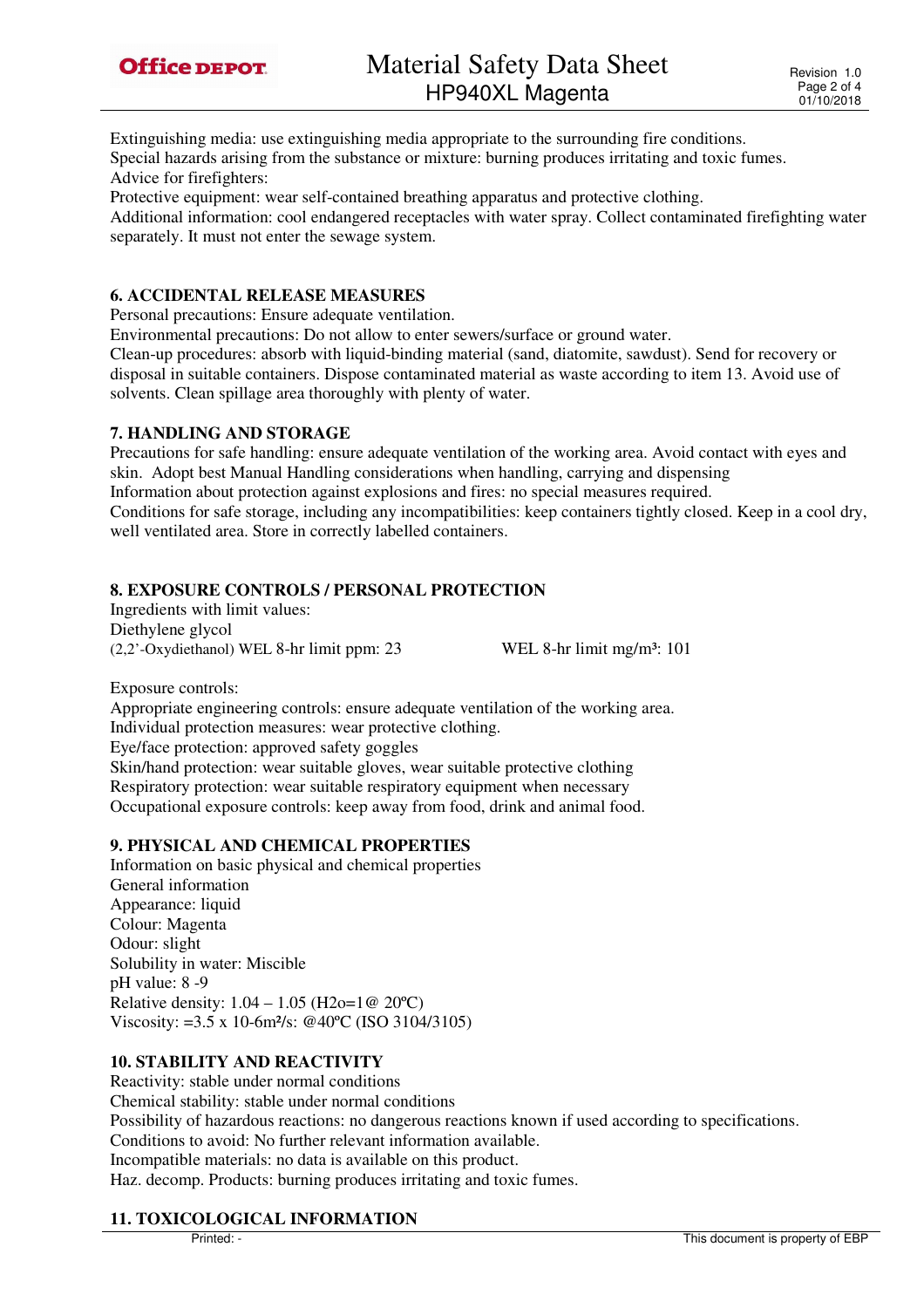

Information on toxicological effects Skin corrosion: may cause irritation to skin and eyes. Toxicological information: no data available

### **12. ECOLOGICAL INFORMATION**

Toxicity Aquatic toxicity: no further relevant information available Persistence and degradability: no further relevant information available Behavior in environmental systems: Bio accumulative potential: no further relevant information available Mobility in soil: no further relevant information available Additional ecological information: General notes: at the present there are no Ecotoxicological assessments. Do not allow product to reach ground water, water course or sewage system.

Results of PBT and vPvB assessment PBT: not applicable vPvB: not applicable Other adverse effects: no further relevant information available.

### **13. DISPOSAL CONSIDERATIONS**

Waste treatment methods: Recommendation: waste material must be disposed of in accordance with local and national regulations.

# **14. TRANSPORT INFORMATION**

ADR/RD: the product is not classified as dangerous for carriage. IMDG: the product is not classified as dangerous for carriage. IATA: the product is not classified as dangerous for carriage. No special precautions required for user.

## **15. REGULATORY INFORMATION**

Regulations:

Regulation (EC) No 1907/2006 of the European parliament and of the Council of 18<sup>th</sup> December 2006 concerning the Registration, Evaluation, Authorisation and Restriction of Chemicals (REACH), establishing a European Chemicals Agency, amending Directive1999/45/EC and repealing Council Regulation (EEC) No 793/93 and Commission Regulation (EC) No 1488/94 as well as council Directive 76/769/EEC and Commission Directives 91/155/EEC, 93/67/EEC,93/105/EC and 2000/21/EC.

Commission Regulation (EU) No  $453/2010$  of  $20<sup>th</sup>$  May 2010 amending regulation (EC) No1907/2006 of the European Parliament and of the council on the Registration, Evaluation, Authorisation and Restriction of Chemicals (REACH), establishing a European Chemicals Agency, amending directive 1999/45/EC and repealing Council Regulation (EEC) No 793/93 and Commission Regulation (EC) No1488/94 as well as council Directive 76/769/EEC and Commission Directives 91/155/EEC, 93/67/EEC and 2000/21/EC.

## **16. OTHER INFORMATION**

Risk phrases in full Acute Tox. 4: H302 harmful if swallowed